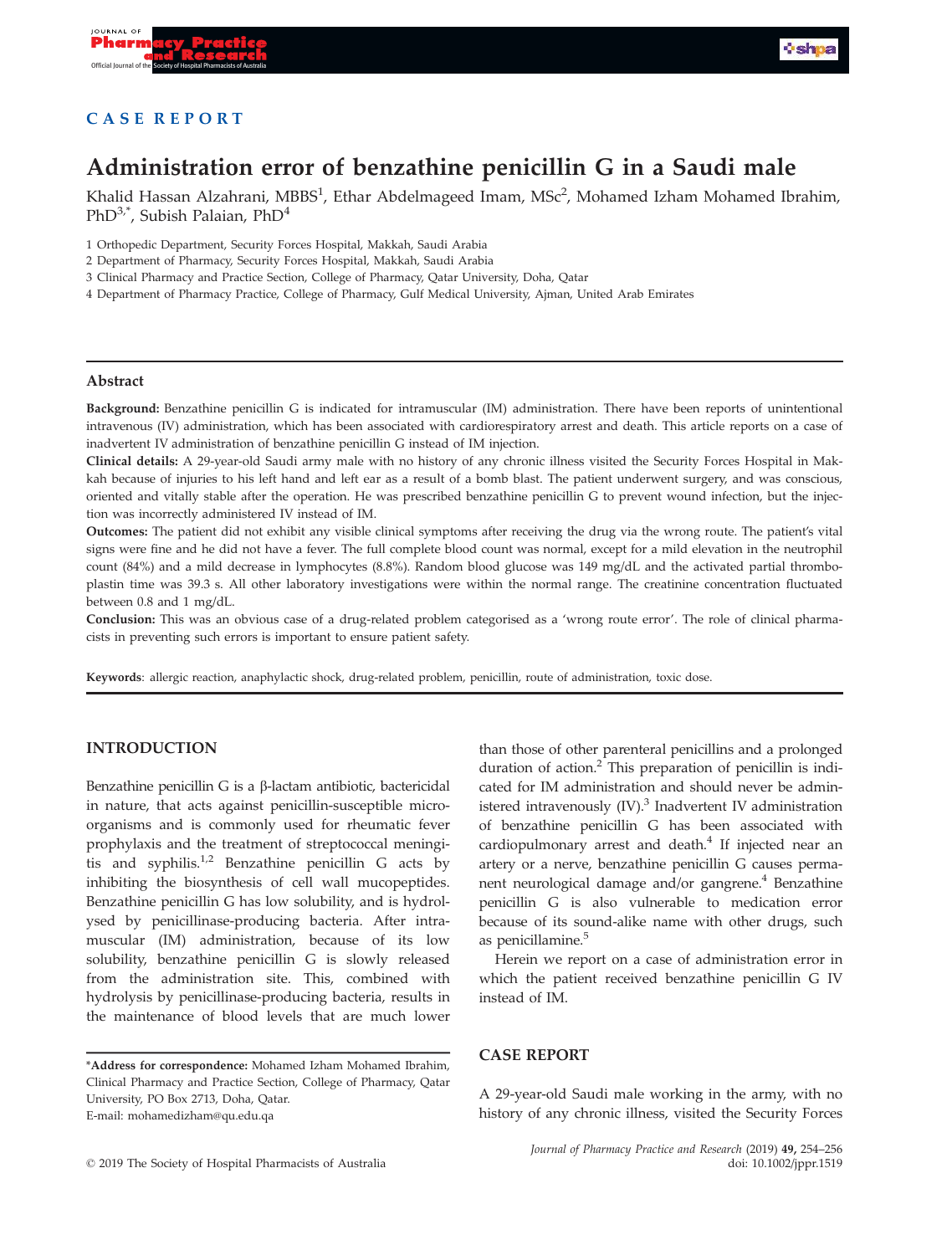Hospital, Makkah because of injuries to his left hand and left ear as a result of a bomb blast. On Day 1 (the day of presentation after the bomb blast), the patient underwent debridement with closure and Kirschner wire fixation of the left little finger and was prescribed IM benzathine penicillin G, administered to the patient as prophylaxis against wound infection. On Day 3, the open fracture was fine; the patient was conscious, oriented and vitally stable after the surgery. The dressing was changed daily, and the wound was dry and clean. The patient was attended by the general surgery team, and a computed tomography scan was done on Day 3, which indicated a left mastoid fracture. Thereafter, the surgical team referred the patient to the neurosurgery team. At 14:28 h on Day 3, the clinical pharmacist discovered an administration error of benzathine penicillin G. The patient should have received benzathine penicillin G 2 million IU (single dose), IM, daily, but had instead been administered benzathine penicillin G 1.2 million IU, four times daily for six doses (total 4.8 million IU/ day) through the IV route. This error presumably occurred due to a lack of understanding among the nurses, poor awareness regarding look-alike and sound-alike preparations, and/or similar appearance of the dosage form (both injections). The Pharmaceutical Care Network of Europe (PCNE) classifies this sort of error as a drug therapyrelated problem (DTRP) related to the 'drug use process', in which the impending 'drug [is] administered through the incorrect route'. 6

On observation, the patient exhibited no systemic symptoms or signs of infection. His complete blood count (CBC) indicated no leucocytosis. The wound was covered with a plaster. A swab culture from the hand wound indicated no organisms. The infectious disease consultant recommended a tetanus vaccine if the patient had not already received one and IM benzylpenicillin 2 million units every 6 h for Gram-positive coverage. The patient's condition was reviewed to determine if further duration of the antibiotic was required. The patient was fine after receiving the longacting benzathine penicillin G, and had not exhibited any clinically significant symptoms.

The concern was that the patient had received the antibiotic via the IV rather than IM route. The vital signs observed on Day 3 were good and the patient had no fever. The CBC findings were normal, except for a mild elevation in the neutrophil count (84%) and a mild decrease in lymphocytes (8.8%). Random blood glucose was 149 mg/dL and the activated partial thromboplastin time was 39.3 s. All other laboratory investigations were within the normal range. Creatinine concentrations ranged from 0.8 to 1 mg/dL.

#### DISCUSSION

This patient received six doses of IM penicillin through the IV route (total 48 million IU/day), which can be fatal; however, the patient survived and did not exhibit any allergic reaction or any anaphylactic shock. In general, at high concentrations (40–100 million units/day), IV penicillin can be toxic, especially in renally impaired patients.<sup>3</sup> In addition, benzathine penicillin G is not indicated for IV use. There have been reports of the inadvertent IV administration of benzathine penicillin G that has been associated with cardiorespiratory arrest and death.<sup>3</sup> Inadvertent intra-arterial injection or injection near the major peripheral nerves or blood vessels may lead to severe neurovascular damage, tissue cyanosis or necrosis, severe oedema or gangrene, and because of the increased risk in infants and small children, prompt management is required.<sup>3</sup>

Penicillin is generally non-toxic; however, it may become toxic from its cations and from substituents if large doses are administered. In these cases, patients will experience nausea, vomiting, pruritus, urticaria, wheezing, laryngeal oedema and eventually, cardiovascular collapse.<sup>3</sup>

In the present case, although the patient received six doses of IM penicillin via the IV route, which can be fatal, the patient survived and did not experience any harm as a result of the incorrect administration. However, this suggests that it is possible that many such errors could occur because of confusion among these formulations and dosage forms. Hence, the authors recommend the need for clinical pharmacists to be involved in the reconciliation of drug therapy to prevent such DTRPs in future. The presence of clinical pharmacists as part of the multidisciplinary team will certainly help in the early identification of such medication errors and promote detailed root cause analysis, which, in turn, will help minimise the occurrence of similar errors.

#### Conflicts of interest statement

The authors declare no conflicts of interest.

### REFERENCES

1 Montagnat OD, Webster GR, Bulitta JB, Landersdorfer C, Wyber R, Sheel M, et al. Lessons learned in the development of sustained release penicillin drug delivery systems for the prophylactic treatment of rheumatic heart disease (RHD). Drug Deliv Transl Res 2018; 8: 863.